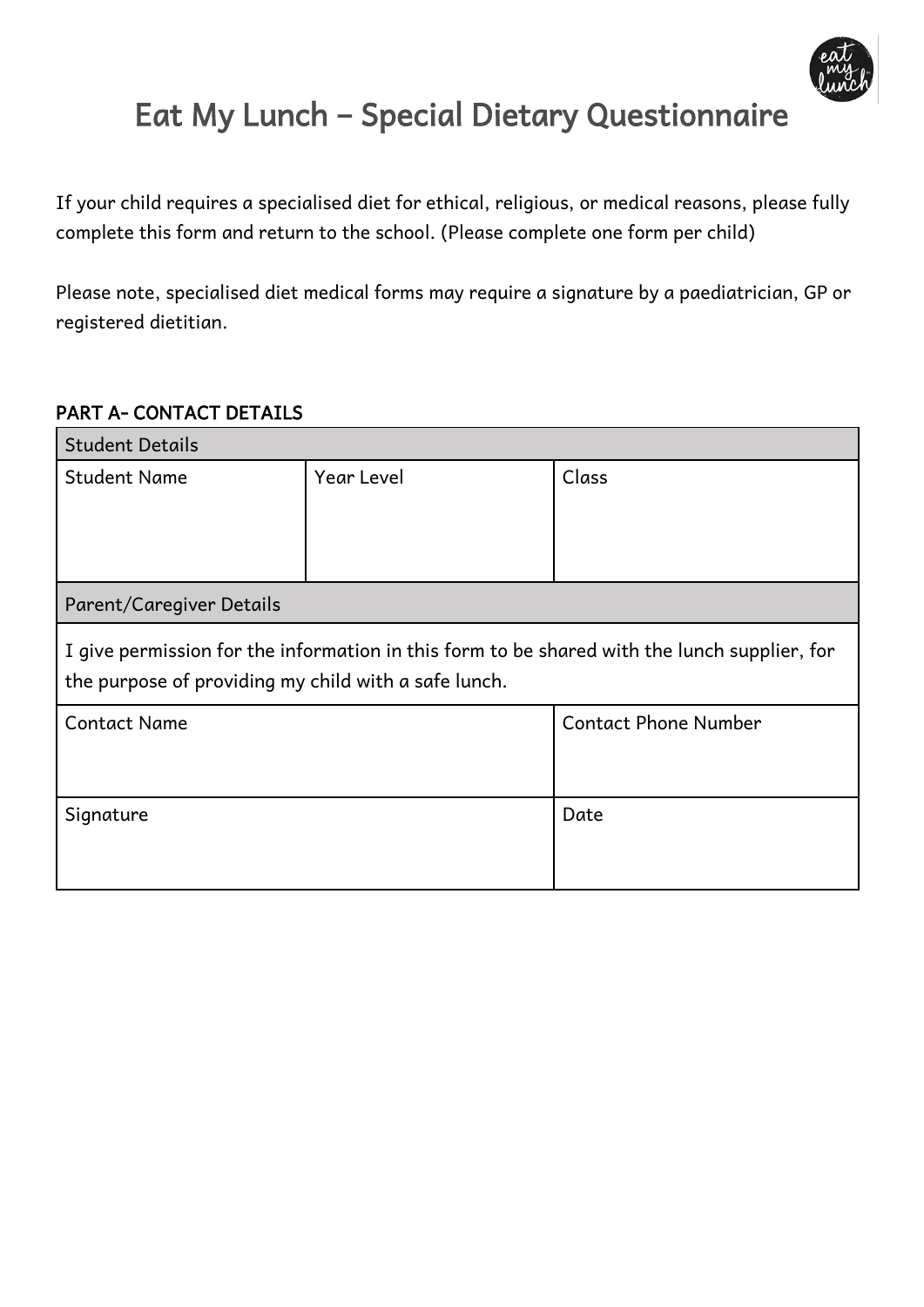## PART B- RELIGIOUS, CULTURAL OR ETHICAL DIET REQUIREMENT

Does your child require a Cultural, Religious, or ethical diet (e.g. halal or vegan diet)?

| Please specify              | Vegetarian $\square$          |
|-----------------------------|-------------------------------|
| the type of                 | Vegan □                       |
| diet required:              | Halal $\square$               |
|                             | No Beef/No Pork products □    |
|                             | No Beef $\square$             |
|                             | No Pork products □            |
|                             | No Pork products/No Seafood □ |
|                             | Other (please specify)        |
| Other relevant information: |                               |
|                             |                               |

# PART C – MEDICALLY PERSCRIBED ALLERGY/INTOLERANCE DIET REQUIREMENT

| Does your child have a medically prescribed food Allergy/Intolerance such as -  |  |  |
|---------------------------------------------------------------------------------|--|--|
| Nuts $\square$<br>(Note - all meals provided by Eat My Lunch are nut free)      |  |  |
| Egg $\square$                                                                   |  |  |
| Dairy/Milk/Lactose Products □                                                   |  |  |
| Soy $\Box$                                                                      |  |  |
| Wheat/Gluten $\square$                                                          |  |  |
| Seafood $\square$                                                               |  |  |
| Sesame $\square$                                                                |  |  |
| Kiwifruit □                                                                     |  |  |
| Legumes $\square$                                                               |  |  |
| Berries □                                                                       |  |  |
| Coconut □                                                                       |  |  |
|                                                                                 |  |  |
| Other* (please specify) ____                                                    |  |  |
| *NOTE: if you have selected other please complete the following medical form    |  |  |
| Reactions                                                                       |  |  |
| Please describe the reaction that your child has (e.g. anaphylaxis, hives etc): |  |  |
|                                                                                 |  |  |
|                                                                                 |  |  |